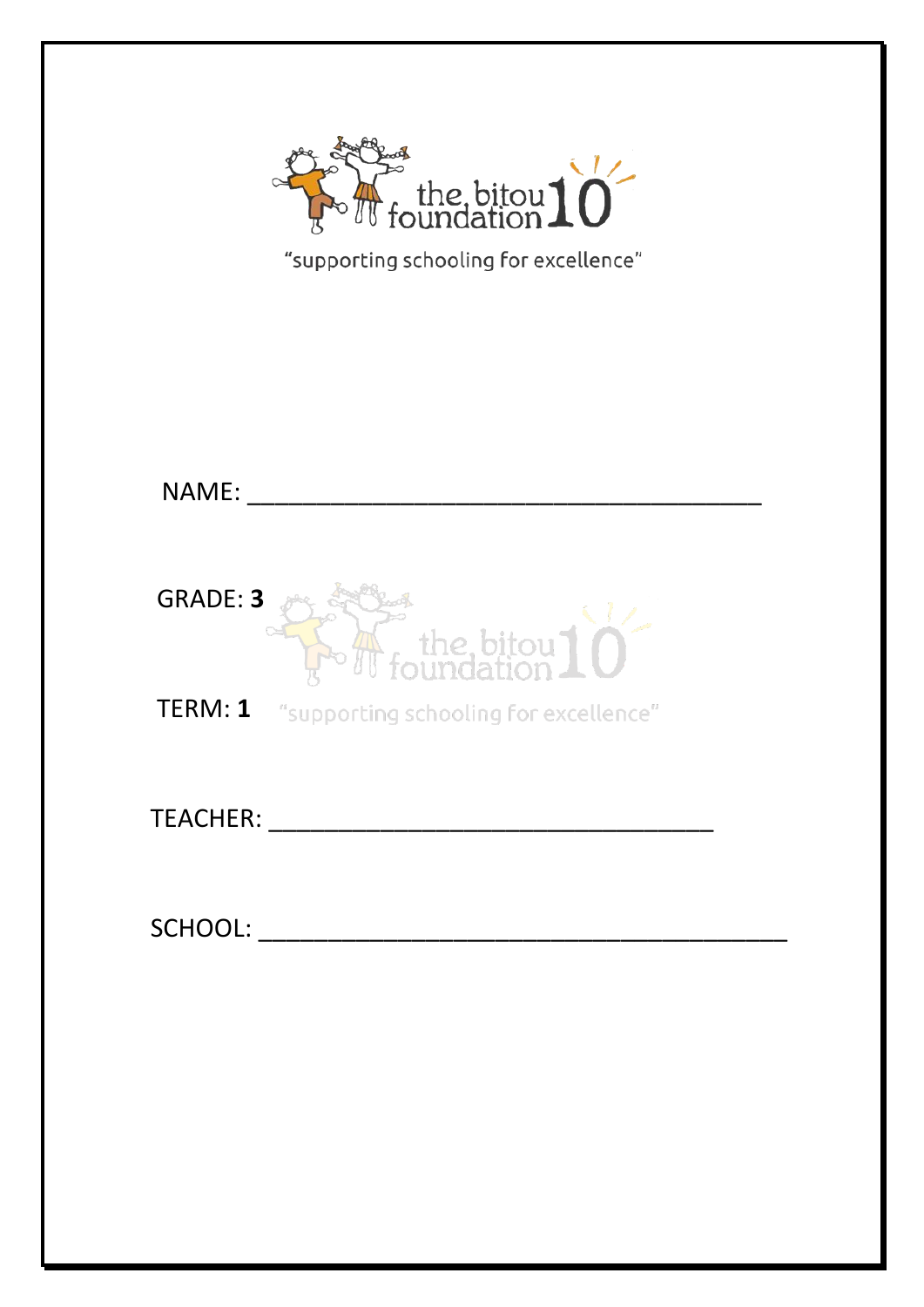# **QUICK MATHS**

| 1                                                                                   | 2                                  | 3                                            |
|-------------------------------------------------------------------------------------|------------------------------------|----------------------------------------------|
| Add in 2's                                                                          |                                    | Complete the puzzle                          |
| 2; ; ; ; 10;                                                                        |                                    | 3 more than 24 is                            |
| Add in 3's from                                                                     |                                    | Subtract 10  What is                         |
| $12; \, \ldots \ldots; \, \ldots \ldots; \, \ldots \ldots; \, \ldots \ldots; \, 27$ | How many balls are<br>there?       | the number before this<br>number? Now add 20 |
| Add in 5's from 10 to 25                                                            |                                    |                                              |
|                                                                                     | Take 6 balls away. How             | $12 - 2 =$                                   |
| ; ; ; ;                                                                             | many are left?                     |                                              |
| Count backwards from 15 to 0<br>in 3's                                              | .<br>Make groups of 3 balls.       | $20 + 5 =$                                   |
| $15; \, \ldots \ldots; \, \ldots \ldots; \, \ldots \ldots; \, 0$                    | How many groups are<br>there?      |                                              |
| Add in 10's from 30 to 70                                                           | Make groups of 5 balls.            | $15 - 5 =$                                   |
| 30; ; ; ; 70                                                                        | How many groups are<br>there?      | Write down the number:                       |
| Write 24 in words                                                                   | Write the numbers in words         | twenty-six                                   |
|                                                                                     |                                    | thirty                                       |
|                                                                                     |                                    | forty-eight                                  |
| thirty-two                                                                          |                                    |                                              |
|                                                                                     |                                    |                                              |
| 4                                                                                   | 5                                  | 6                                            |
| Arrange the numbers in                                                              | Complete the table                 | Write down the numbers                       |
| descending order: 26; 12; 17;                                                       | number<br>3 more<br>3 less<br>45   | between:                                     |
| Arrange the numbers in                                                              | 30                                 | 78 and 92                                    |
| ascending order: 21; 11; 8; 23;                                                     |                                    |                                              |
|                                                                                     | Complete the table                 | 101 and 115                                  |
| Use $\lt$ ; $\gt$ ; or =                                                            | number<br>10 more<br>10 less<br>23 |                                              |
| $24$ 10 + 15                                                                        | 32                                 | 184 and 200                                  |
| $18 + 3$ 9 + 12                                                                     |                                    |                                              |
|                                                                                     |                                    |                                              |
| $16 - 4$ 10                                                                         | Complete the table                 |                                              |
|                                                                                     | number<br>5 more<br>5 less<br>41   | How many 10's are there in?                  |
| Count backwards in 2's from 50<br>to 32                                             | 24                                 | 62                                           |
|                                                                                     |                                    | 81                                           |
|                                                                                     | Complete the table                 | How many units are there in?                 |
| Count backwards in 10's from                                                        | number<br>2 less<br>2 more<br>58   | 43                                           |
| 70 to 10                                                                            | 40                                 | 78                                           |
| . ;                                                                                 | 1                                  |                                              |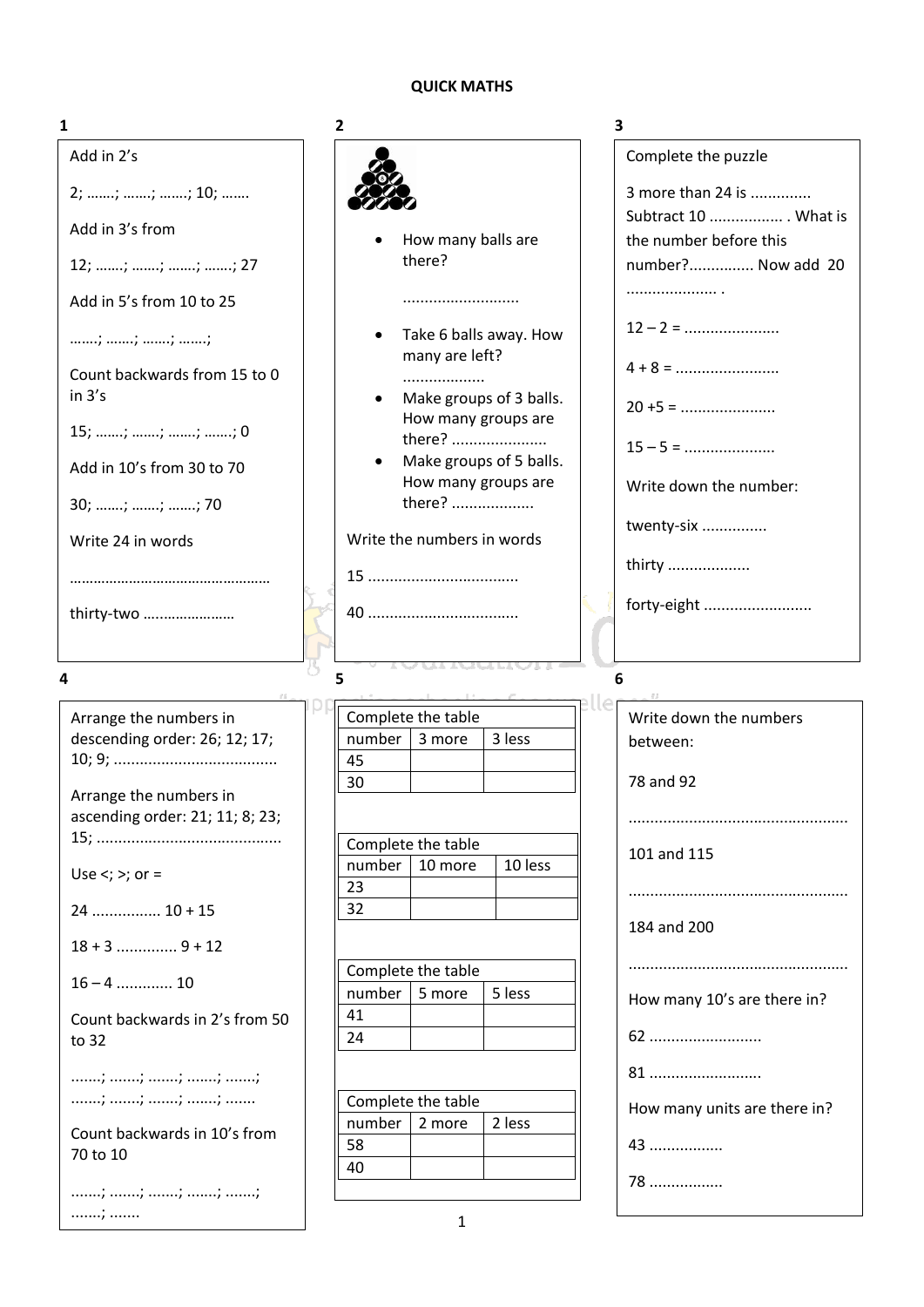#### **QUICK MATHS**

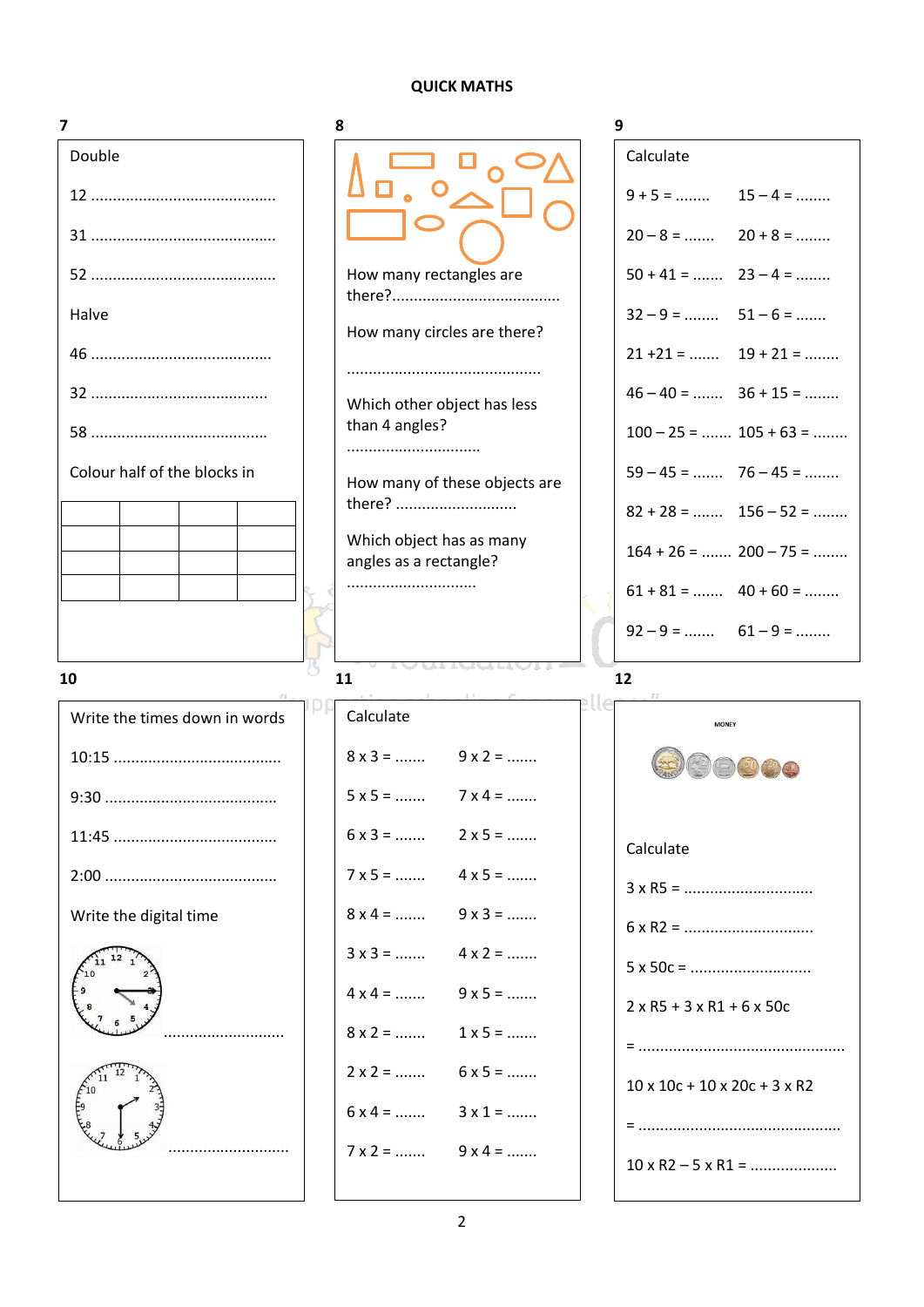#### **QUESTION 1**



a) How many pear trees are there in the orchard? ....................................................................................

b) Halve the number of trees. How many trees are there in each group?

...............................................................................

- c) How many pears are on each tree? .........................................................................................................
- d) How many pears will there be on 5 trees? .......................................................................................
- e) If the trees are divided in groups of three, are there any trees left? ............................ If there are trees left, how many are there? ...............................................
- f) How many trees will give 99 pears?...........................................

### **QUESTION 2**



2.2 Use the information to complete the table

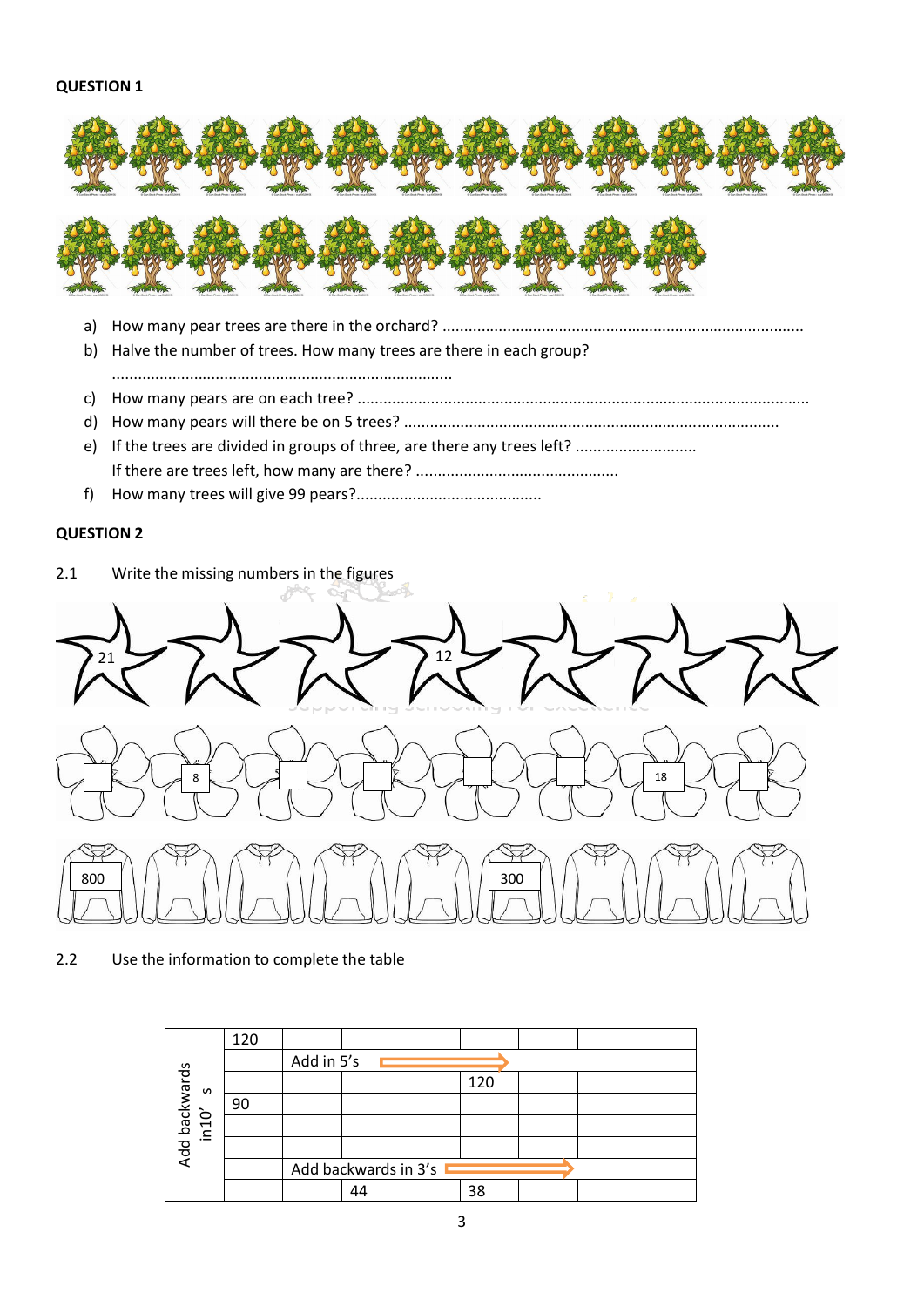### 2.3 Write the numbers in words

| Number<br>symbol | Number name |
|------------------|-------------|
| 85               |             |
| 102              |             |
| 98               |             |
| 43               |             |

### 2.4

| Number name            | Number symbol | 10 more | 3 less |
|------------------------|---------------|---------|--------|
| fifty-two              |               |         |        |
|                        |               |         |        |
| hundred and eighty-six |               |         |        |
| forty-nine             |               |         |        |
| twenty-six             |               |         |        |
|                        | toundation    |         |        |

- 2.5 Indicate if the statement is true or false<br>"Supporting schooling for excellence"
- 15 + 4 > 4 + 15 ................................................
- 21 + 9 = 31 .......................................................
- 27 5 < 6 + 8 + 10 ..........................................
- 85 10 > 70 +15 .............................................
- 25 = 45 20 ....................................................
- 2.6 Arrange the numbers in descending order

65; 102; 79; 33; 156

..........................................................................................................................................

Arrange the numbers in ascending order

24; 12; 62; 18; 9

.........................................................................................................................................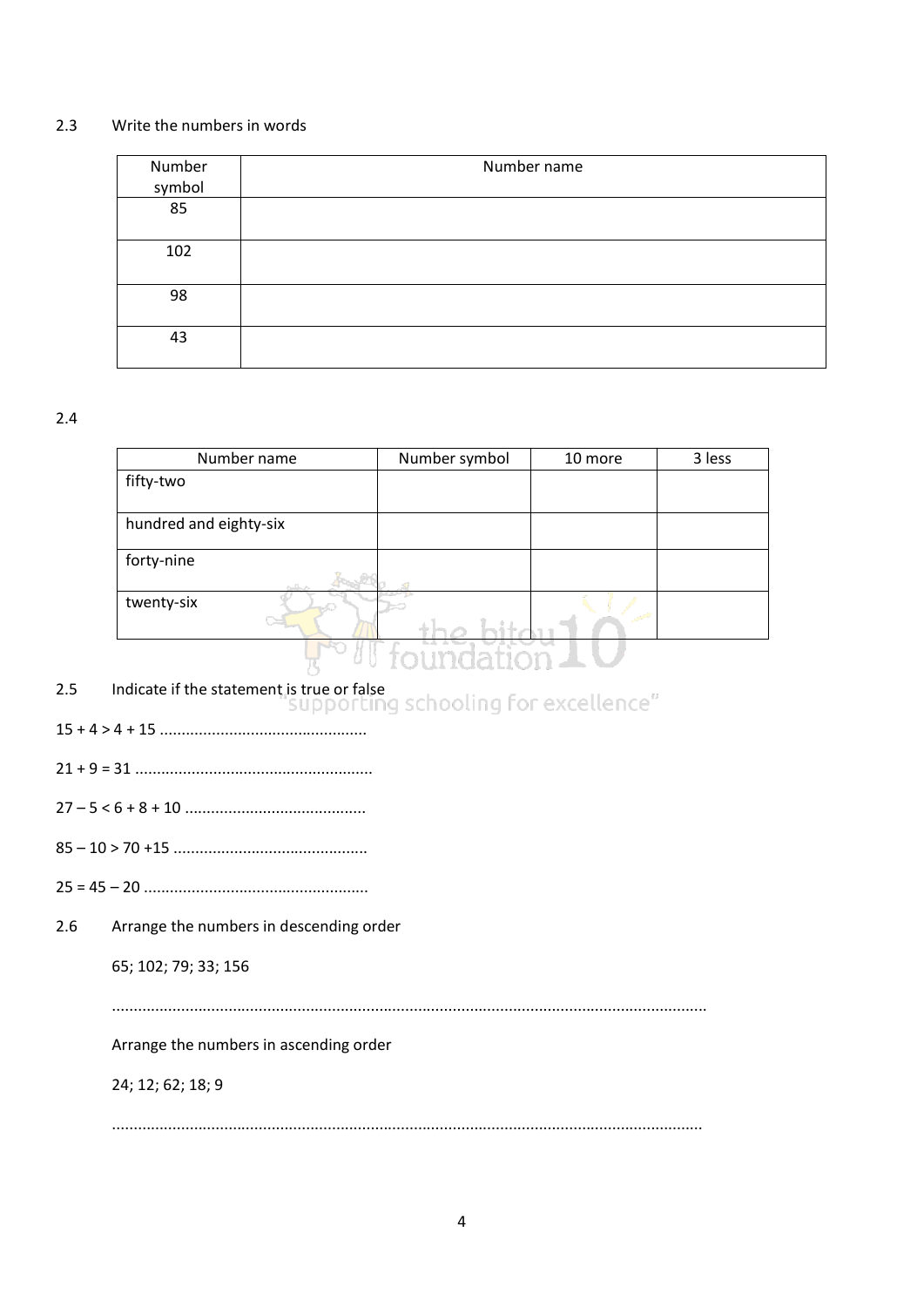### 2.7 Circle the correct answer

# 2.7.1

- a)  $6 + 8 < 19 9$
- b)  $28 + 12 = 50 10$
- c) 36 8 = 25
- d)  $85 8 > 90 13$

# 2.7.2

- a) 5 less than 18 is 23
- b) 8 less than 15 is 23
- c) 15 more than 8 is 23
- d) 5 more than 8 is 23

2.7.3 5.30 in 12-hour time is …

- a) 17.30
- b) 18.30
- c) 12.30
- d) 15.30
- 2.7.4 Half of 146 is …
	- a) 123
	- b) 88
	- c) 71
	- d) 73
- 2.7.5 39 doubled is …
	- a) 618
	- b) 78
	- c) 93
	- d) 69

2.8 What is the value of the underlined digits?

- $128$
- 94
- $166$

2.9 What is the number that consists out of 2 hundreds; 3 tens and 9 units? .................................

- 2.10 Add 4 tens and 0 units to the value in 2.9, what is the answer? ...........................
- 2.9.11 Subtract 6 tens and 5 units from the value in 2.9, what is your answer? ...........................

# "supporting schooling for excellence"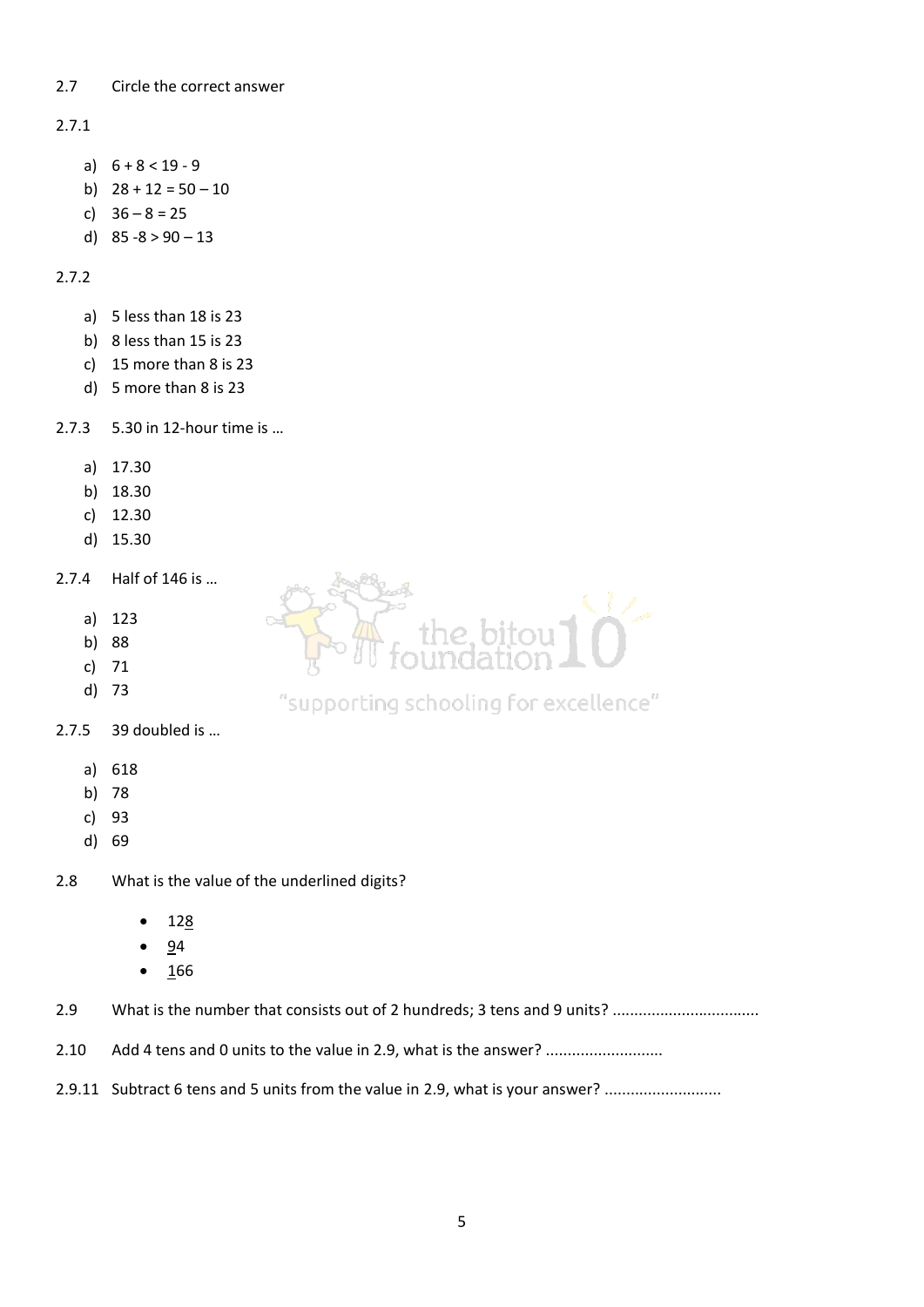# **QUESTION 3**

# Use the number block to answer the questions

|                   | Units<br>Hundreds<br>Tens                                  |  |  |  |  |  |
|-------------------|------------------------------------------------------------|--|--|--|--|--|
| 3.1               |                                                            |  |  |  |  |  |
| 3.2               |                                                            |  |  |  |  |  |
| 3.3               | How many units can be added to take over to the tens?      |  |  |  |  |  |
| 3.4               |                                                            |  |  |  |  |  |
| 3.5               |                                                            |  |  |  |  |  |
| 3.6               | Write the number that is 10 less than in the number block. |  |  |  |  |  |
| <b>QUESTION 4</b> | the bitou]<br>Sundation                                    |  |  |  |  |  |
| 4.1               | Place 136 on the number line                               |  |  |  |  |  |
|                   |                                                            |  |  |  |  |  |
| 130               |                                                            |  |  |  |  |  |
| 4.2               |                                                            |  |  |  |  |  |
| 4.3               |                                                            |  |  |  |  |  |
| 4.4               |                                                            |  |  |  |  |  |
| 4.5               |                                                            |  |  |  |  |  |
| <b>QUESTION 5</b> |                                                            |  |  |  |  |  |

# 5.1 Match Column 1 to Column 2 by drawing a straight line

| <b>COLUMN1</b> |  | COLUMN <sub>2</sub> |  |           |
|----------------|--|---------------------|--|-----------|
|                |  | two sixths          |  |           |
|                |  |                     |  | one sixth |
|                |  | two thirds          |  |           |
|                |  |                     |  | a half    |
|                |  |                     |  | one whole |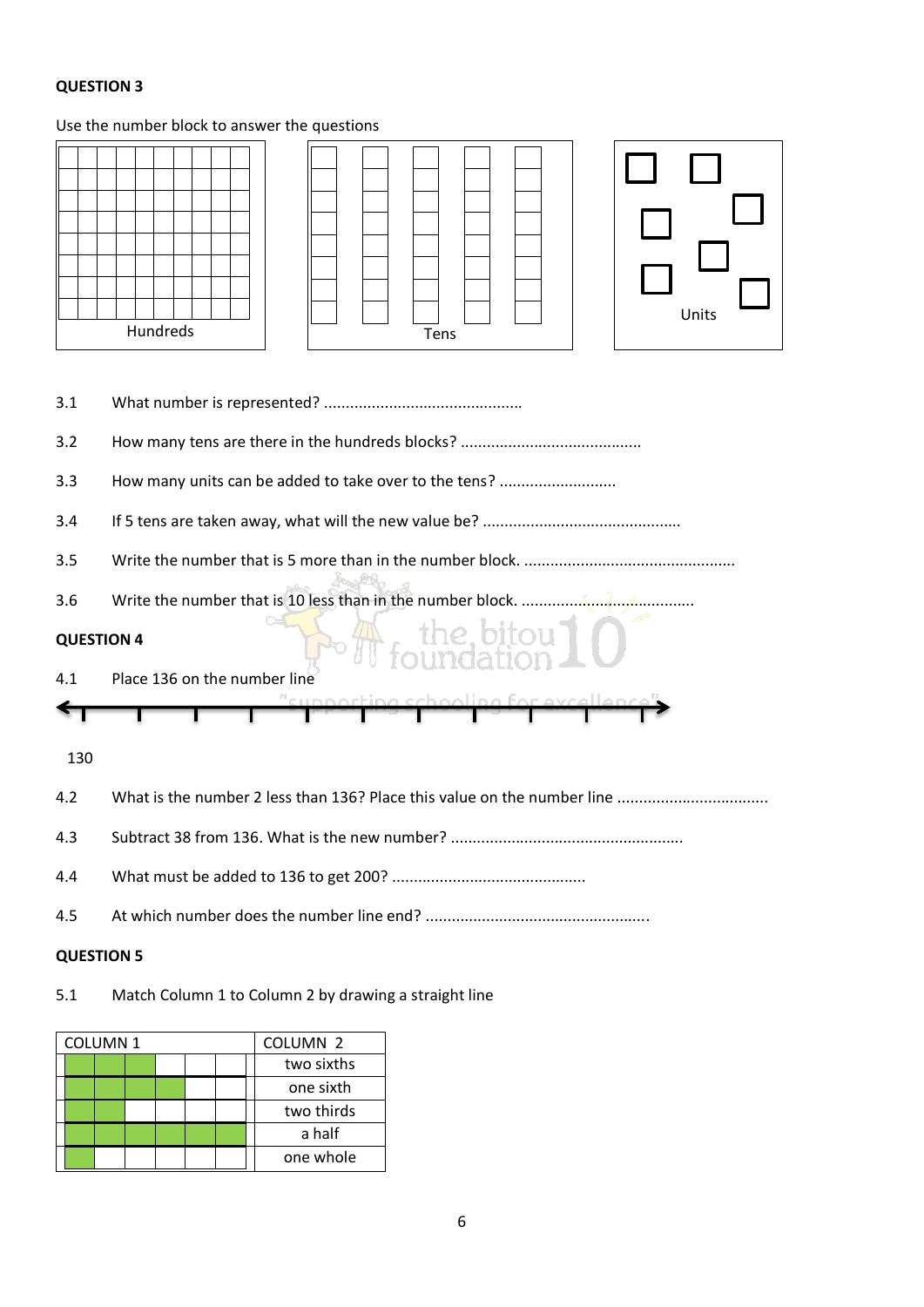

- a) How many blocks are there? ................................................................
- b) Colour in half of the blocks
- c) How many blocks are coloured in? ......................................
- d) Colour in  $\frac{3}{4}$  of the blocks



e) How many block are not coloured in? .....................................................

### 5.3

5.2

a) Sino has 36 books. She wants to give a quarter of the books to the old age home. How many books is she giving away?







.................................................................

b) Of the books which she has left, she gives a third to the school. How many book does she have left? ........................................................................................

# **QUESTION 6**

6.1 Complete the patterns

"supporting schooling for excellence"





- c) 300; 320; ........; ........; 380; ........
- d) 1; 3; 5; 1; ......; ......; .......; ........
- e)

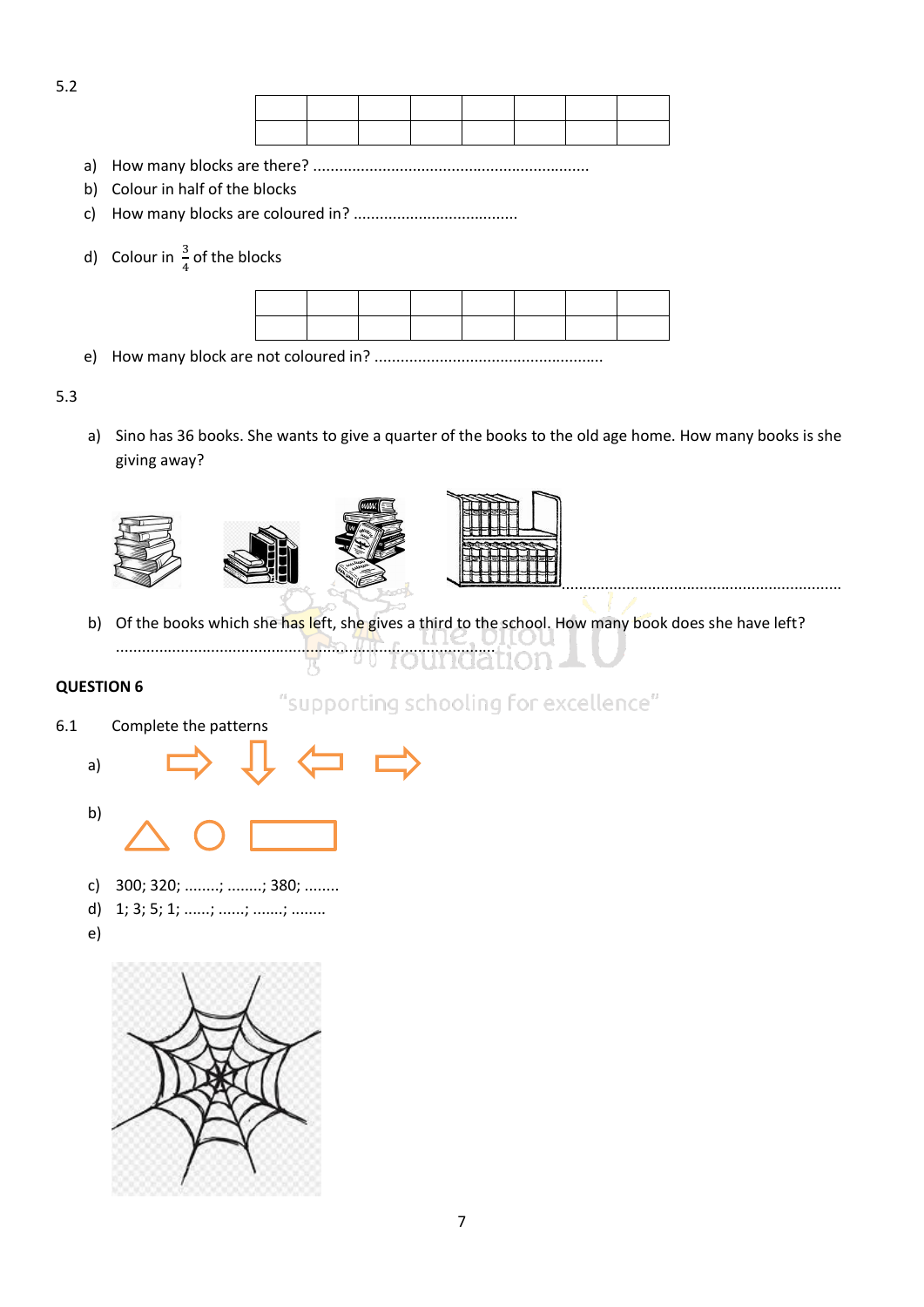### 6.2 Use the 2D forms and make your own pattern



#### 6.3 Complete the pattern

X

| CATTLE           |  | 1 <sup>c</sup><br>Τn | $\sim$<br>30 |     |
|------------------|--|----------------------|--------------|-----|
| <b>NUMBER OF</b> |  |                      |              | 220 |
| <b>FEET</b>      |  |                      |              |     |

### 6.4 Use the information to answer the questions

| <b>SUPER HERO FIGURINES</b> | <b>PRICE</b>                                       |                        |  |
|-----------------------------|----------------------------------------------------|------------------------|--|
| 1.Batman                    | R15.80                                             |                        |  |
| 2.Superman                  | R18.20                                             |                        |  |
| 3. Wonder Woman             | R16.50                                             |                        |  |
| 4.Flash                     | R10.70                                             |                        |  |
|                             | tou<br>g scho<br>were a starting singer 4 who wide | the hitou<br>r excelle |  |

- a) Arrange the figurines with numbers next to the pictures that they are in the same order as in the table.
- b) If you buy Superman and Flash, what will it cost you?

- c) Arrange the prices from cheapest to most expensive
- d) Sell the Flash figurine to a friend for R10 more. How much must your friend pay you?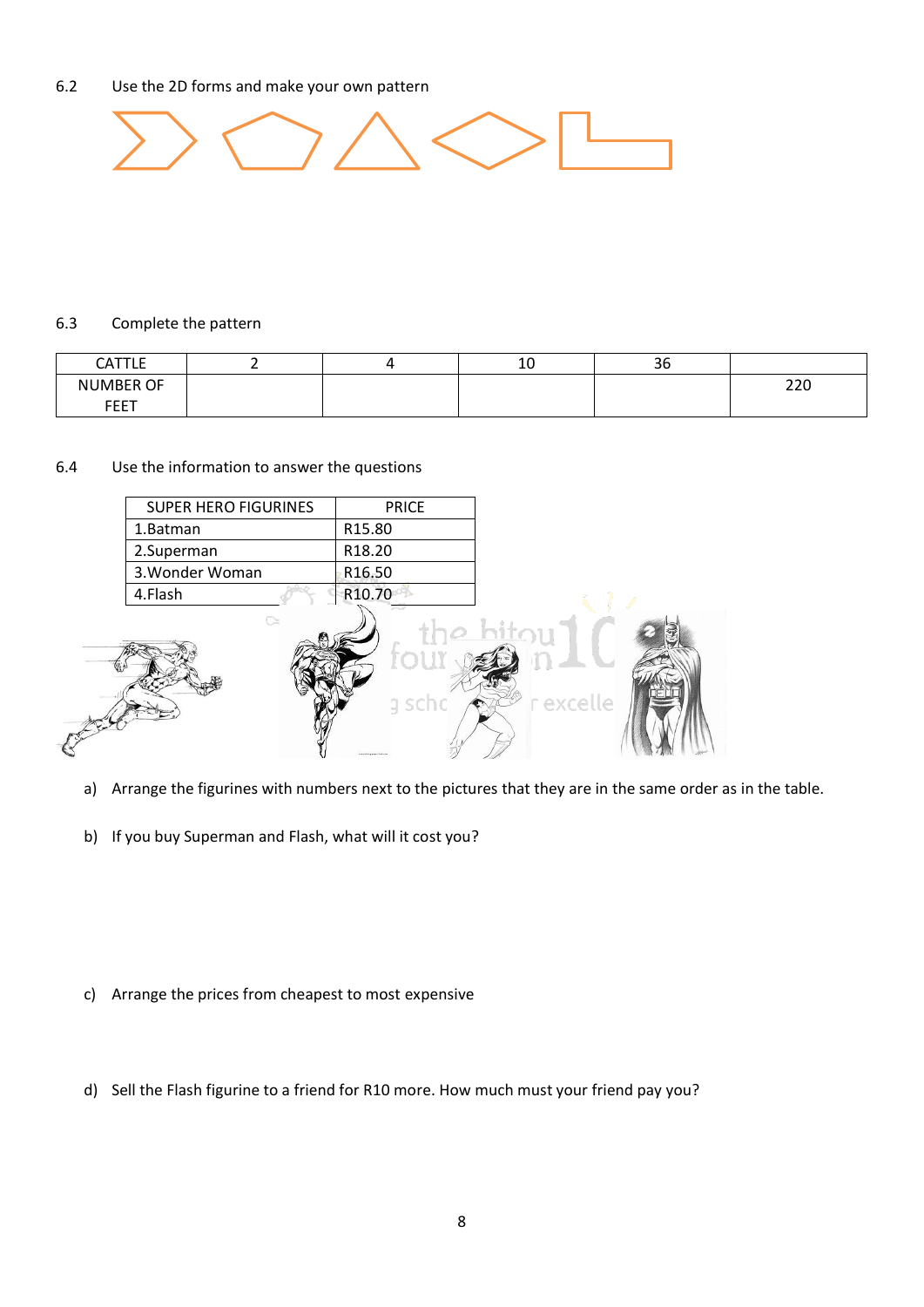e) If you buy Batman and Wonder Woman, how many R10's; R5's; R2's; R1's; 50c; 20c and 10c are you going to use?

# 6.5 This is money that must be used to buy groceries:



- How much money is there altogether? "supporting schooling for excellence"
- This is the list of groceries Bread: R10; Cold meat: R15; Tomatoes: R8; Onions: R6; Tomato sauce: R14; Butter: R25 What is the total value of the groceries if everything is bought on the list?
- There isn't enough money to buy all the groceries. How much is outstanding?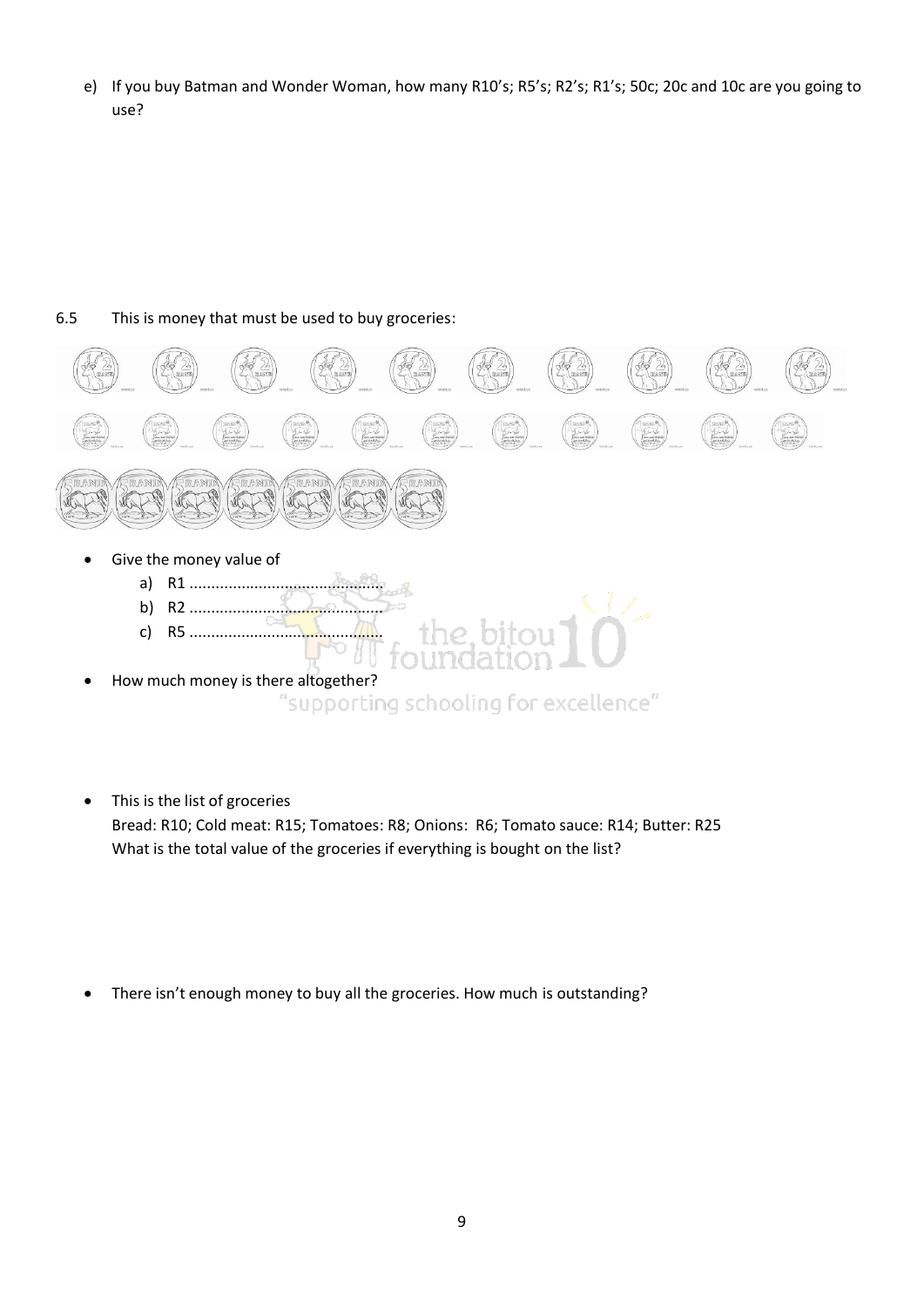### **QUESTION 7**

|    | MAY |                |    |    |    |    |  |
|----|-----|----------------|----|----|----|----|--|
| M  | T   | W              | T  | F  | S  | S  |  |
|    | 1   | $\overline{2}$ | 3  | 4  | 5  | 6  |  |
| 7  | 8   | 9              | 10 | 11 | 12 | 13 |  |
| 14 | 15  | 16             | 17 | 18 | 19 | 20 |  |
| 21 | 22  | 23             | 24 | 25 | 26 | 27 |  |
| 28 | 29  | 30             | 31 |    |    |    |  |

7.1 Use the calendar to answer the questions

- a) How many days are there in May? ................................................................
- b) Which month is before May? ...............................................................
- c) How many full weeks are there in May? ......................................................
- d) Thabo's birthday is on the 19th of May. On which day does it fall? ...................................
- e) Today is the 6<sup>th</sup>, how many days before it is Thabo's' birthday? ...................................
- f) The first of June falls on which day? ........................................................
- 7.2 Write the time in words and digital



7.3 Draw the time on the watch



a) 11.30